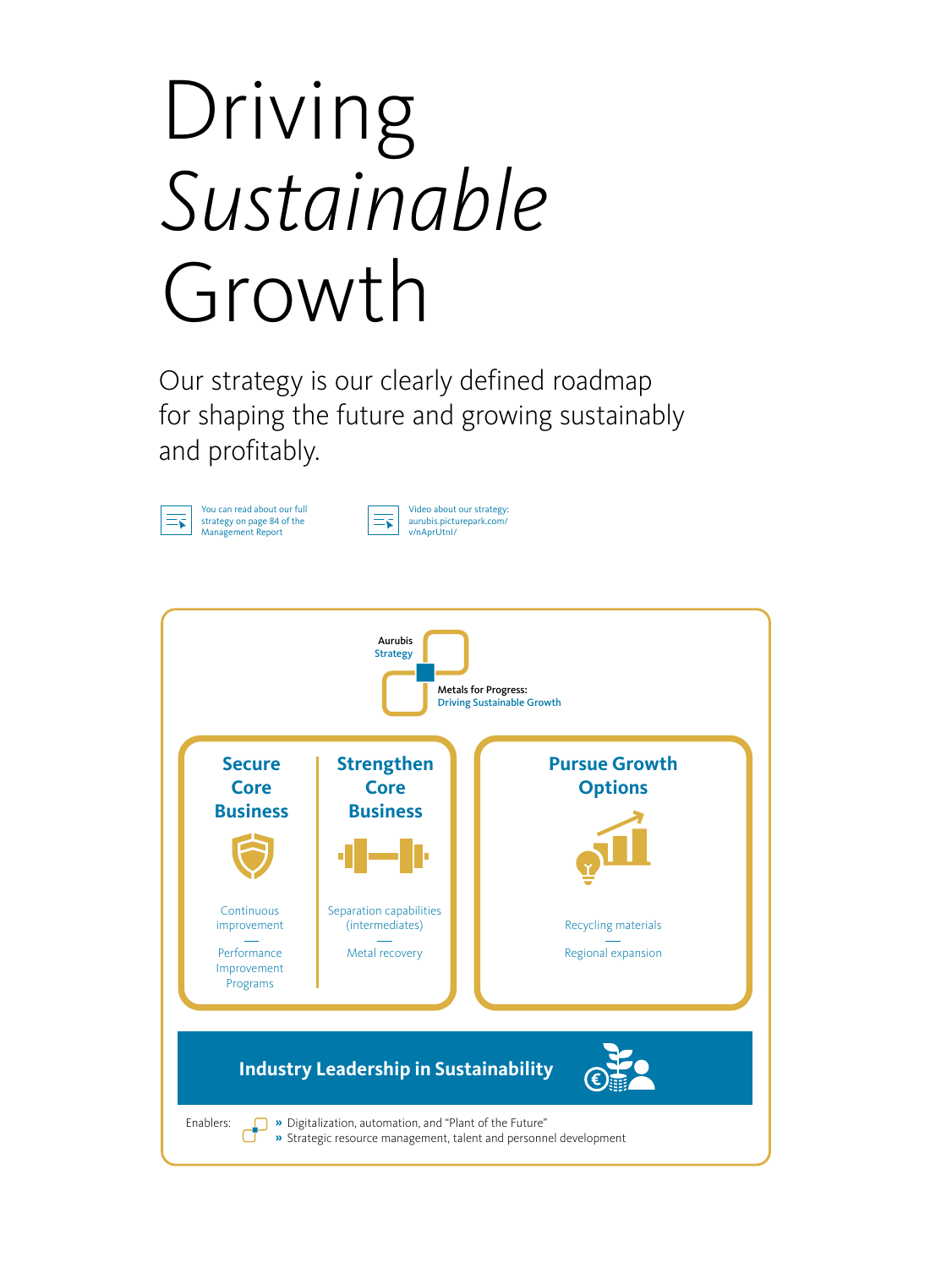# Annual Report 2020/21

The future is made from metals. This knowledge has driven us for more than 150 years. Now and in the future, we want to responsibly transform raw materials into metals – for an innovative and sustainable world.

### **Contents**

| Letter from the Executive Board                | p. 02  |
|------------------------------------------------|--------|
| Report of the Supervisory Board                | p. 09  |
| Corporate Governance                           | p. 18  |
| Sustainability                                 | p. 44  |
| Aurubis Shares on the Capital Market           | p. 74  |
| <b>Combined Management Report</b>              | p. 78  |
| <b>Consolidated Financial Statements</b>       | p. 137 |
| Notes to the Consolidated Financial Statements | p. 144 |
| <b>Responsibility Statement</b>                | p. 204 |
| Auditors' Report                               | p. 205 |

The full report



[You can find our magazine and the full](http://annualreport2020-21.aurubis.com)  [Annual Report online at:](http://annualreport2020-21.aurubis.com)  [annualreport2020-21.aurubis.com](http://annualreport2020-21.aurubis.com)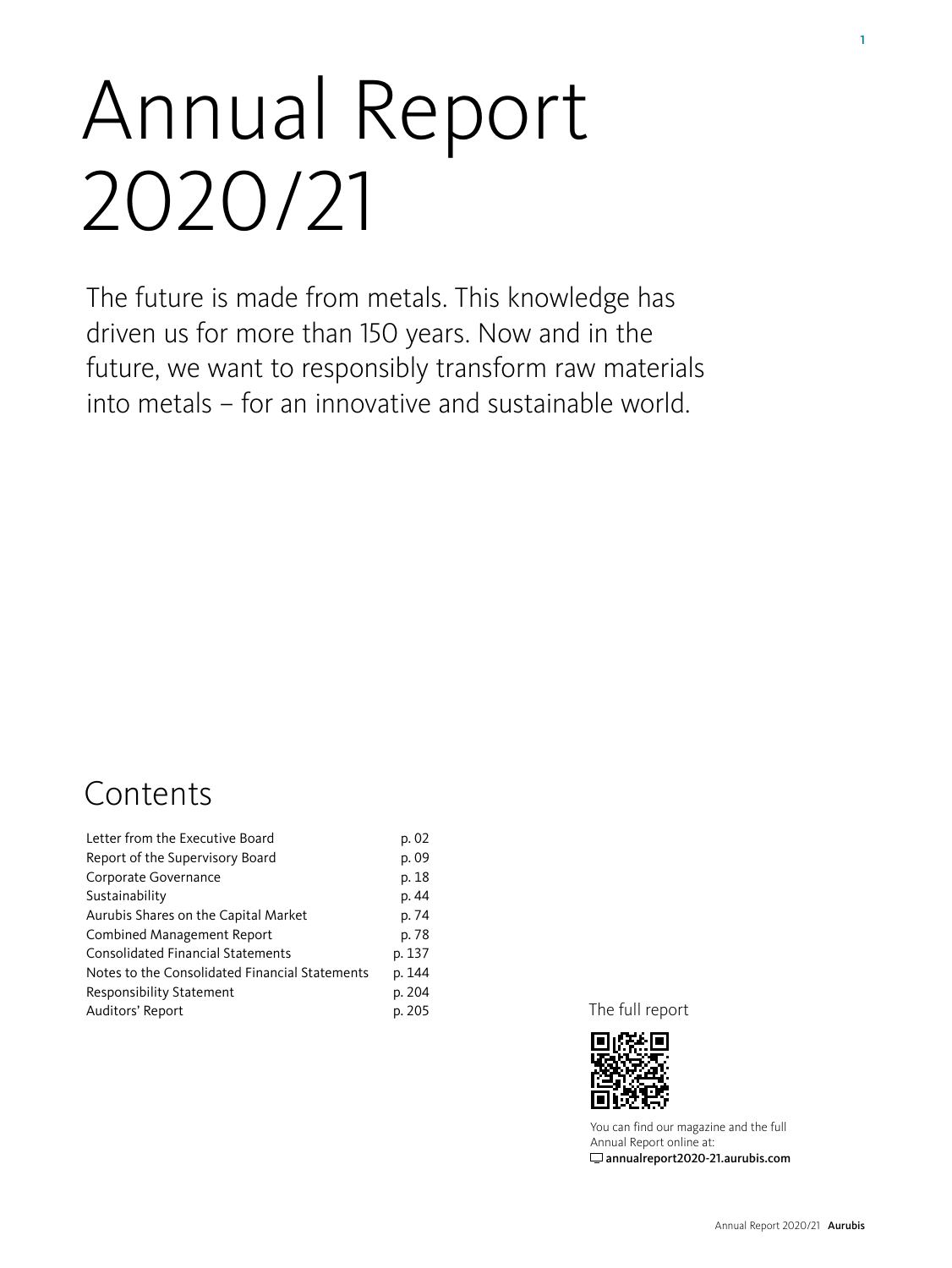## Imprint

If you would like more information, please contact:

#### **Aurubis AG**

Hovestrasse 50 20539 Hamburg, Germany info@aurubis.com www.aurubis.com

#### **Investor Relations**

Angela Seidler Vice President Investor Relations, Corporate Communications & Sustainability Phone +49 40 7883-3178 Fax +49 40 7883-3130 a.seidler@aurubis.com

#### Elke Brinkmann

Head of Investor Relations Phone +49 40 7883-2379 Fax +49 40 7883-3130 e.brinkmann@aurubis.com

Ferdinand von Oertzen Specialist Investor Relations Phone +49 40 7883-3179 Fax +49 40 7883-3130 f.vonoertzen@aurubis.com

#### **Concept, consulting, and design**

[Kirchhoff Consult AG, Hamburg, Germany](www.kirchhoff.de)

The Notes to the Consolidated Financial Statements were compiled with the support of firesys.

#### **Photos**

Aurubis AG Getty Images

#### **Print**

Beisner Druck GmbH & Co. KG, Buchholz in der Nordheide, Germany

#### **Disclaimer**

This information contains forward-looking statements based on current assumptions and forecasts. Various known and unknown risks, uncertainties, and other factors could have the impact that the actual future results, financial situation, or developments differ from the estimates given here. We assume no liability to update forwardlooking statements.

#### **Paper**



Printed on FSC-certified paper. By using FSC paper, we are actively supporting the preservation of our forests, promoting plant and wildlife

protection, and are taking a stand against human exploitation of forest resources.

#### **Additional environmental measures**

 $CO_2$ -neutral production with a Gold Standard certificate.

www.klima-druck.de/klimainitiative/?lang=en



The paper and the printer are certified in accordance with the current Blauer Engel DE-UZ 195 standard.

### Financial calendar

| 2/7/2022  | Quarterly Report on the First 3 Months 2021/22 |
|-----------|------------------------------------------------|
| 2/17/2022 | <b>Annual General Meeting</b>                  |
| 5/10/2022 | Interim Report on the First 6 Months 2021/22   |
| 8/5/2022  | Ouarterly Report on the First 9 Months 2021/22 |
| 12/7/2022 | Annual Report 2021/22                          |

Our fiscal year starts on October 1 and ends on September 30.